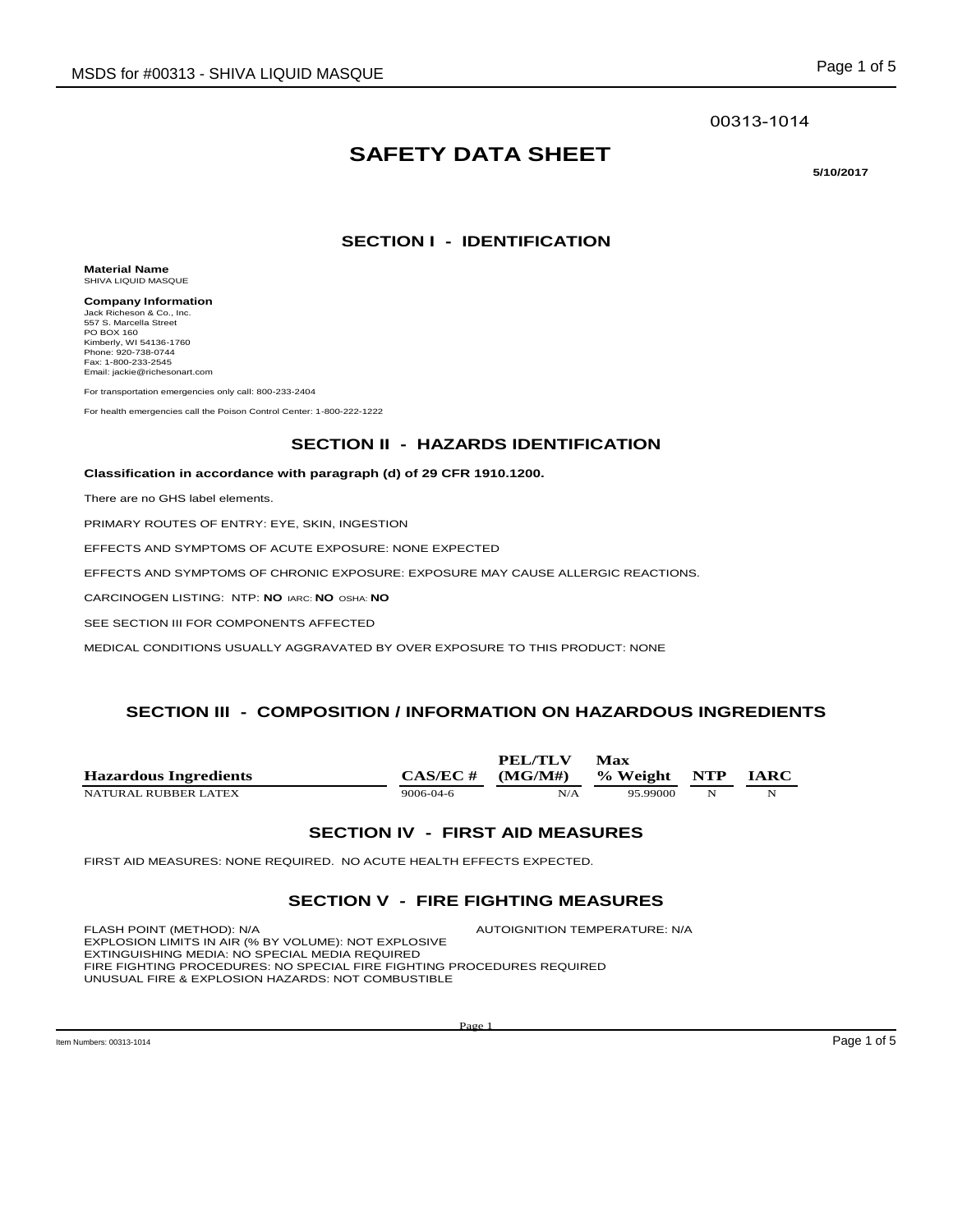## **SECTION VI - ACCIDENTAL RELEASE MEASURES**

STEPS TO BE TAKEN IN CASE A MATERIAL IS SPILLED: Clean up in accordance with all applicable regulations. Absorb spillage with noncombustible, absorbent material. For waste disposal, see Section XIII

## **SECTION VII - HANDLING AND STORAGE**

PRECAUTIONS TO BE TAKEN DURING STORAGE AND HANDLING: Good industrial hygiene practice requires that exposure be maintained below the TLV. This is preferably achieved through the provision of adequate ventilation. When exposure cannot be adequately controlled in this way, personal respiratory protection should be employed.

## **SECTION VIII - EXPOSURE CONTROLS / PERSONAL PROTECTION**

RESPIRATORY PROTECTION AND SPECIAL VENTILATION REQUIREMENTS: NONE REQUIRED OTHER PROTECTIVE EQUIPMENT (GLOVES, GOGGLES, ETC): Do not use if allergic to natural rubber latex. WORK/HYGIENE PRACTICES: NONE REQUIRED ENGINEERING CONTROLS: Not for use by children.

#### **SECTION IX - PHYSICAL AND CHEMICAL PROPERTIES**

BOILING POINT: N/A **MELTING POINT: N/A** VAPOR PRESSURE: N/A SPECIFIC VAPOR DENSITY (AIR=1): N/A SPECIFIC GRAVITY: N/A SOLUBILITY IN WATER: SPECIFIC GRAVITY: N/A

REACTIVITY IN WATER: NON-REACTIVE

## **SECTION X - STABILITY AND REACTIVITY**

HAZARDOUS POLYMERIZATION PRODUCTS: N/A STABILITY: STABLE CONDITIONS TO AVOID: N/A INCOMPATIBILITY (MATERIALS TO AVOID): N/A HAZARDOUS DECOMPOSITION PRODUCTS: N/A

## **SECTION XI - TOXICOLOGICAL INFORMATION**

ACUTE EFFECTS ASSOCIATED WITH USE OF THIS MATERIAL: NONE EXPECTED The summated LD50 is 48657 mg/kg.

This product is not considered to be a known or suspected human carcinogen by NTP, IARC or OSHA (see section III)

#### **SECTION XII - ECOLOGICAL INFORMATION**

NO HARMFUL EFFECTS KNOWN OTHER THAN THOSE ASSOCIATED WITH SUSPENDED INERT SOLIDS IN WATER.

# **SECTION XIII - DISPOSAL CONSIDERATIONS**

RCRA HAZARD CLASS (40 CFR 261): THIS PRODUCT IS NOT CLASSIFIED AS A HAZARDOUS WASTE. WASTE DISPOSAL METHOD: DISPOSE OF IN ACCORDANCE WITH FEDERAL, STATE AND LOCAL REGULATIONS.

# **SECTION XIV - TRANSPORTATION INFORMATION**

U.S. DOT (49 CFR 172.101): THIS IS NOT A HAZARDOUS MATERIAL AS CLASSIFIED BY CFR 172.101.

 $\blacksquare$  Item Numbers: 00313-1014  $\blacksquare$   $\blacksquare$   $\blacksquare$   $\blacksquare$   $\blacksquare$   $\blacksquare$   $\blacksquare$   $\blacksquare$   $\blacksquare$   $\blacksquare$   $\blacksquare$   $\blacksquare$   $\blacksquare$   $\blacksquare$   $\blacksquare$   $\blacksquare$   $\blacksquare$   $\blacksquare$   $\blacksquare$   $\blacksquare$   $\blacksquare$   $\blacksquare$   $\blacksquare$   $\blacksquare$   $\blacksquare$   $\blacksquare$   $\blacksquare$ 

Page 2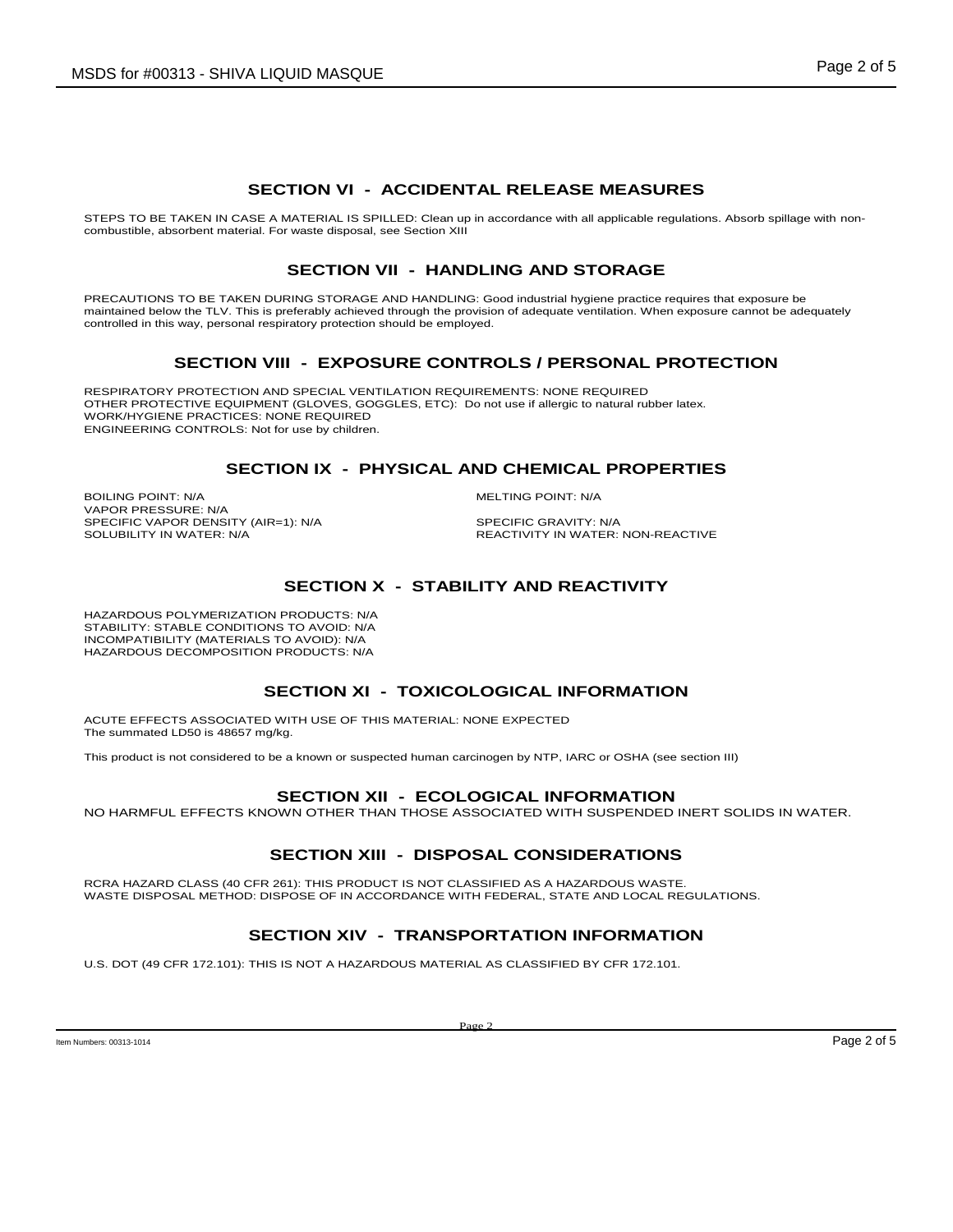## **SECTION XV - REGULATORY INFORMATION**

CONTENTS OF THIS SDS COMPLY WITH OSHA HAZARD COMMUNICATION STANDARD 29 CFR 1910.1200

EPA SARA TITLE III CHEMICAL LISTINGS: SECTION 302.4 EXTREMELY HAZARDOUS SUBSTANCES (40 CFR 355): NONE

SECTION 313 TOXIC CHEMICALS (40 CFR 372): NONE

INTERNATIONAL REGULATIONS

CANADIAN WHMIS: THIS PRODUCT IS A CONTROLLED PRODUCT UNDER CANADA'S WORKPLACE HAZARDOUS MATERIALS INFORMATION SYSTEM. IT CONTAINS THE FOLLOWING TOXIC OR HIGHLY TOXIC MATERIALS: PROPYLENE GLYCOL

SUPPLEMENTAL STATE COMPLIANCE INFORMATION:

THIS PRODUCT CONTAINS THE FOLLOWING CHEMICAL(S) LISTED UNDER NEW JERSEY'S RIGHT TO KNOW PROGRAM: PROPYLENE GLYCOL

THIS PRODUCT CONTAINS THE FOLLOWING CHEMICAL(S) REQUIRING NOTIFICATION TO THE STATE OF WASHINGTON UNDER THEIR CHILDREN'S SAFE PRODUCTS ACT: NONE

THIS PRODUCT CONTAINS THE FOLLOWING CHEMICAL(S) LISTED IN FLORIDA'S TOXIC SUBSTANCE LIST: NONE

THIS PRODUCT CONTAINS THE FOLLOWING CHEMICAL(S) LISTED IN MAINE'S PRIORITY CHEMICAL LIST: NONE

THIS PRODUCT CONTAINS THE FOLLOWING CHEMICALS CONSIDERED BY VERMONT AS BEING OF VERY HIGH CONCERN TO CHILDREN: NONE

THIS PRODUCT CONTAINS THE FOLLOWING CHEMICAL(S) LISTED IN MASSACHUSETTS HAZARDOUS SUBSTANCE LIST: **NONE** 

THIS PRODUCT CONTAINS THE FOLLOWING CHEMICAL(S) LISTED ON MICHIGAN'S CRITICAL MATERIALS REGISTER: **NONE** 

THIS PRODUCT CONTAINS THE FOLLOWING CHEMICAL(S) LISTED ON MINNESOTA'S HAZARDOUS SUBSTANCES LIST: Propylene glycol

THIS PRODUCT CONTAINS THE FOLLOWING CHEMICAL(S) LISTED IN PENNSYLVANIA'S HAZARDOUS SUBSTANCES LIST: 1,2-Propanediol

Under CPSC's consumer product regulations (16CFR1500.3 and 150014), this product has the following required acute and chronic hazard labeling:

#### **WARNING:EXPOSURE MAY CAUSE ALLERGIC REACTIONS. Contains: NATURAL RUBBER LATEX**

PRECAUTIONS:Do not use if allergic to natural rubber latex. Not for use by children. For further health information contact a poison control center or call . . . (must contain a US telephone # and US company name and address on the label).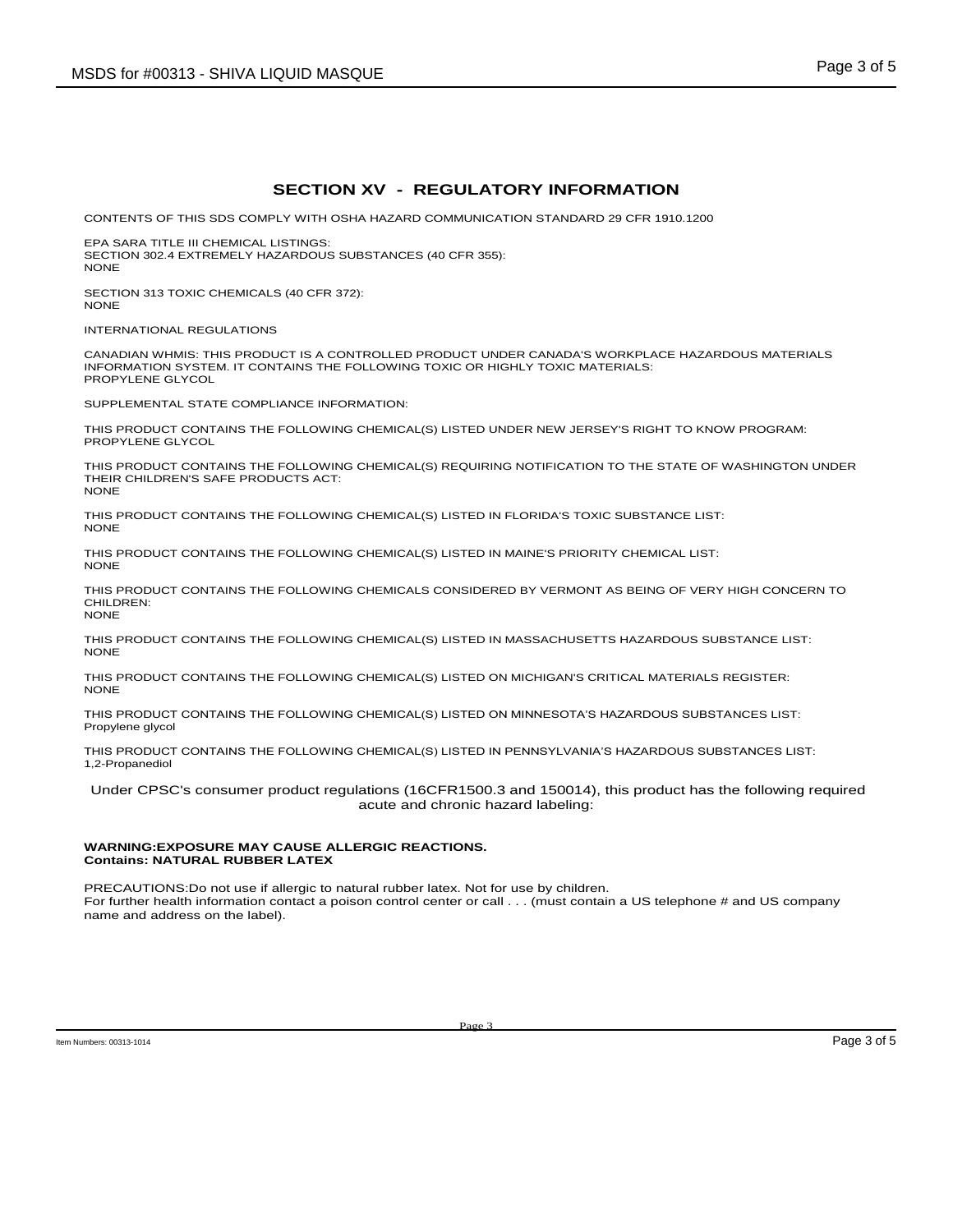## **SECTION XVI - OTHER INFORMATION**

Disclaimer: We believe the statements, technical information and recommendations contained herein are reliable, but they are given without warranty or guarantee of any kind. The information contained in this document appli

**LAST REVISION DATE: 05/09/2017**

**Prepared by Duke OEM Toxicology**